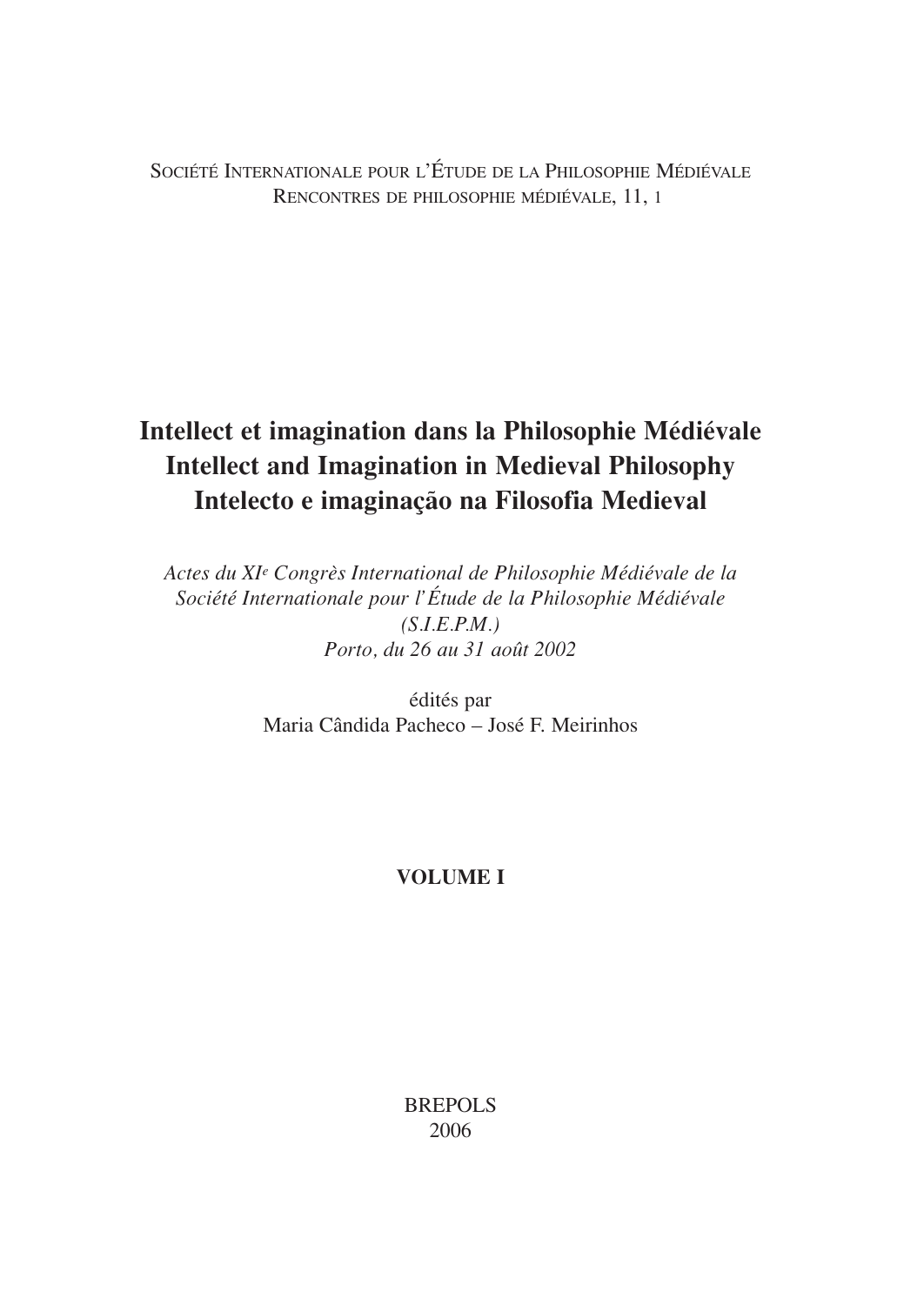Maria Cândida Pacheco — José Francisco Meirinhos (éds.), *Intellect et imagination dans la Philosophie Médiévale* / *Intellect and Imagination in Medieval Philosophy* / *Intelecto e imaginação na Filosofia Medieval. Actes du XIe Congrès International de Philosophie Médiévale de la Société Internationale pour l'Étude de la Philosophie Médiévale (S.I.E.P.M.)*, *Porto, du 26 au 31 août 2002.* Volume I.

All rights reserved. No part of this publication may be reproduced, stored in a retrieval system or transmitted, in any form or by any means, electronic, mechanical, photocopying, recording or otherwhise, without the prior permission of the publisher.

D/2006/0095/137

ISBN: 2-503-51818-4 (3 vol. set) 2-503-52487-7 (vol. I) 2-503-52488-5 (vol. II) 2-503-52489-3 (vol. III)

Printed in the E.U. on acid-free paper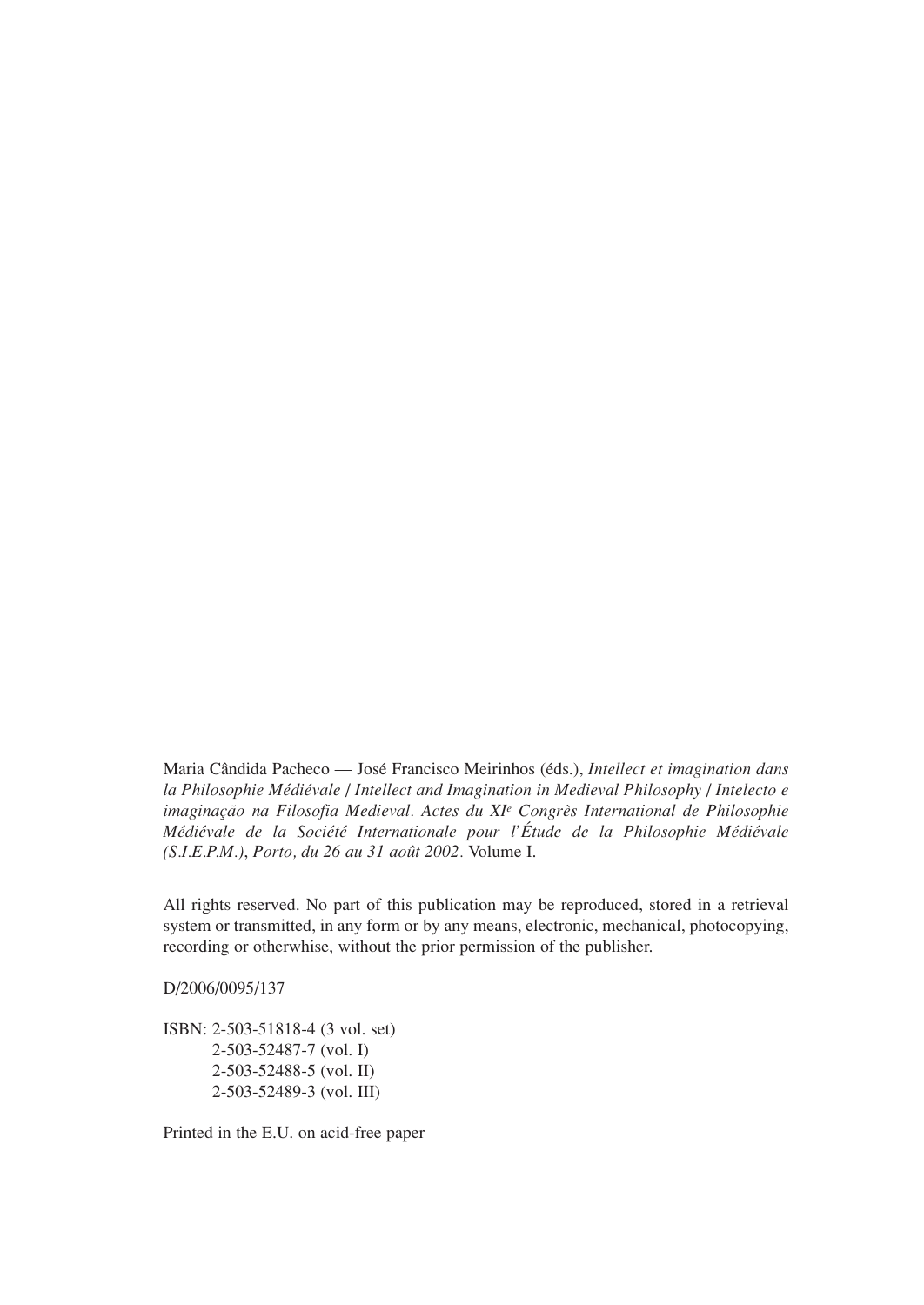## **TABLE DE CONTENU TABLE OF CONTENTS TÁBUA DE CONTEÚDO**

## **VOLUME I**

## **LEÇONS PLÉNIÈRES / PLENARY LESSONS / LIÇÕES PLENÁRIAS**

| Les procédures de la connaissance / The Process of Knowledge / Os processos<br>do conhecimento                                                            |     |
|-----------------------------------------------------------------------------------------------------------------------------------------------------------|-----|
| Katherine Tachau (Iowa): Approaching Medieval Scholars' Treatment of<br>Cognition                                                                         | 1   |
| La pensée et l'action / Thought and Action / Pensamento e acção                                                                                           |     |
|                                                                                                                                                           | 37  |
| Risto Saarinen (Helsinki): Weakness of Will: Philosophical and Theological                                                                                | 53  |
| Dominik Perler (Basel): Intentionality and Action. Medieval Discussion on the                                                                             | 73  |
| Les Conimbricenses / The Conimbricenses / Os Conimbricenses                                                                                               |     |
| António Manuel Martins (Coimbra): The Conimbricenses                                                                                                      | 101 |
| Mário Santiago de Carvalho (Coimbra): <i>Intellect et Imagination: la «scientia de</i><br>anima« selon les «Commentaires du Collège des Arts de Coimbra»  | 119 |
| José L. Fuertes Herreros (Salamanca): La escolástica del Barroco: Presencia del<br>«Cursus Conimbricensis» en el «Pharus Scientiarum» (1659) de Sebastián |     |
| Izquierdo and an antiquity and an antiquity and an antiquity and an antiquity and                                                                         | 159 |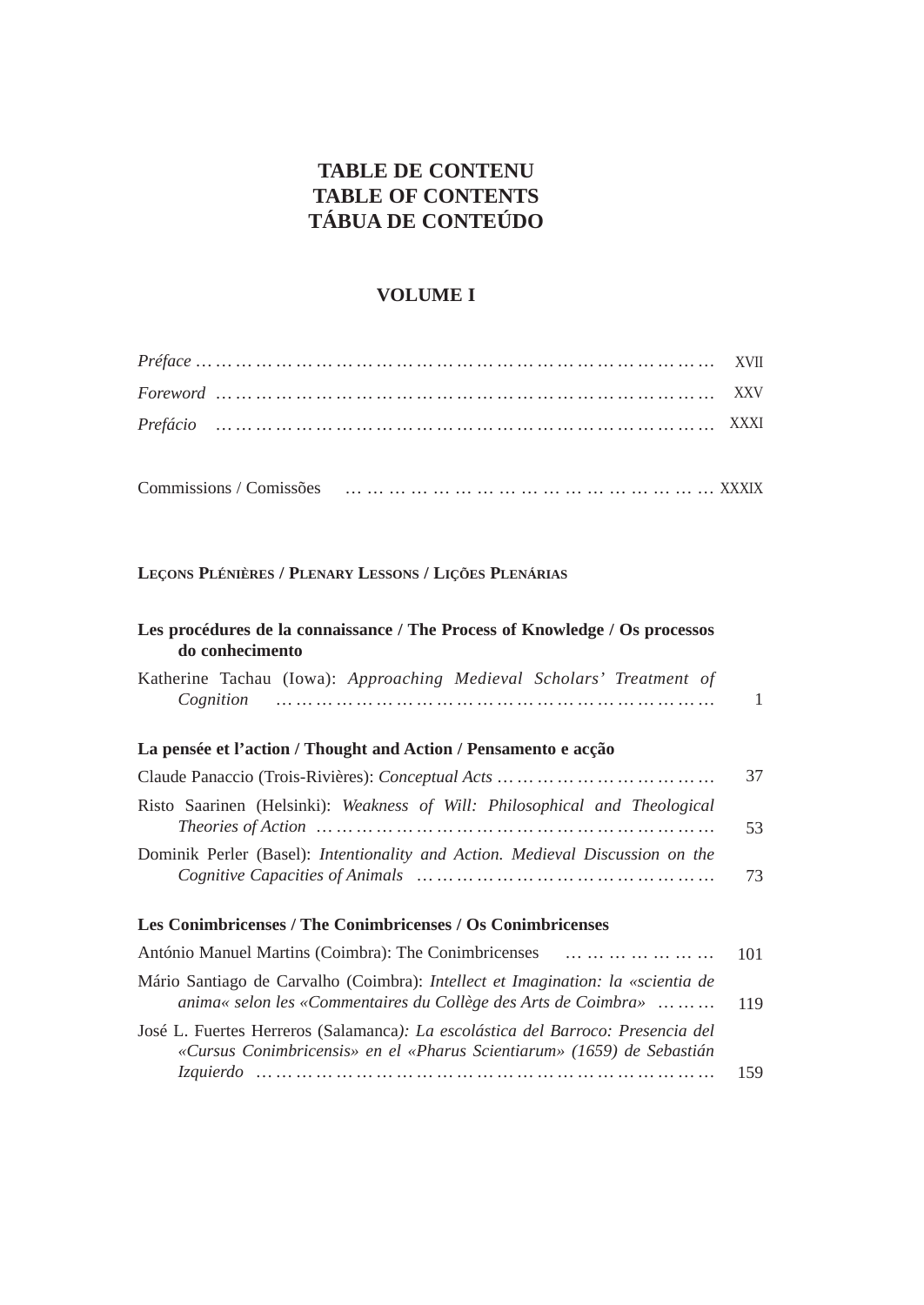| Anthropologie de la connaissance / Anthropology of Knowledge / Antropologia |  |
|-----------------------------------------------------------------------------|--|
| do conhecimento                                                             |  |

| Alain de Libera (Genève): Augustin critique d'Averroès. Deux modèles du sujet au                                                                                                                           | 203 |
|------------------------------------------------------------------------------------------------------------------------------------------------------------------------------------------------------------|-----|
| Luis Alberto De Boni (Porto Alegre): <i>Intelecto e homem - A antropologia cristã de</i><br>Tomás de Aquino que se se un maneiro de la componenta de Aquino que se un maneiro de la componenta de la contr | 247 |
| Warren Zev Harve (Jerusalem): Three Theories of the Imagination in 12th-Century                                                                                                                            | 287 |

### **Les limites de l'intellect / The Limits of the Intellect / Os limites do intelecto**

| Loris Sturlese (Lecce): «Intellectus adeptus» L'intelletto e i suoi limiti secondo |     |
|------------------------------------------------------------------------------------|-----|
| Alberto il Grande e la sua scuola alle sulla sulla sulla sulla sulla sulla sulla   | 305 |
| Theo Kobusch (Bochum): The Limits of Theoretical Reason        323                 |     |
| Dimitri Gutas (Yale, New Haven): Intellect Without Limits: the Absence of          |     |
| Mysticism in Avicenna man man man man man man man man man                          | 351 |

## **Imagination, image et beau / Imagination, Image and Beauty / Imaginação, imagem e belo**

| Joquín Lomba Fuentes (Zaragoza): Razón e imaginación en la estética musulmana  |     |
|--------------------------------------------------------------------------------|-----|
|                                                                                | 375 |
| Jan A. Aertsen (Köln): The Triad «True-Good-Beautiful». The Place of Beauty in |     |
|                                                                                | 415 |
| Gilbert Dagron (Paris): Ressemblance. Imagination. Imaginaire dans l'art de    |     |
|                                                                                |     |

#### **SECTIONS / SECTIONS / SECÇÕES**

#### **Philosophie à Byzance / Byzantine Philosophy / A filosofia em Bizâncio**

| José María Nieva (Tucumán): El papel del intelecto en el «De Mystica theologia»<br>de Dionisio Areopagita manumum manumum manumum manumum | 461 |
|-------------------------------------------------------------------------------------------------------------------------------------------|-----|
| Georgi Kapriev (Sofia): Die gottgebuhrenden Phantasien und die Gottesschau bei                                                            | 473 |
| Georges Arabatzis (Athenai): <i>Phantasia et intellect chez Syméon Seth. Sur les</i>                                                      | 483 |

**Intellect et imagination dans la philosophie islamique / Intellect and Imagination in Islamic Philosophy / Intelecto e imaginação na filosofia islâmica**

Rafael Ramón Guerrero (Madrid): *El intelecto en la tradicion gnóstica islámica* 497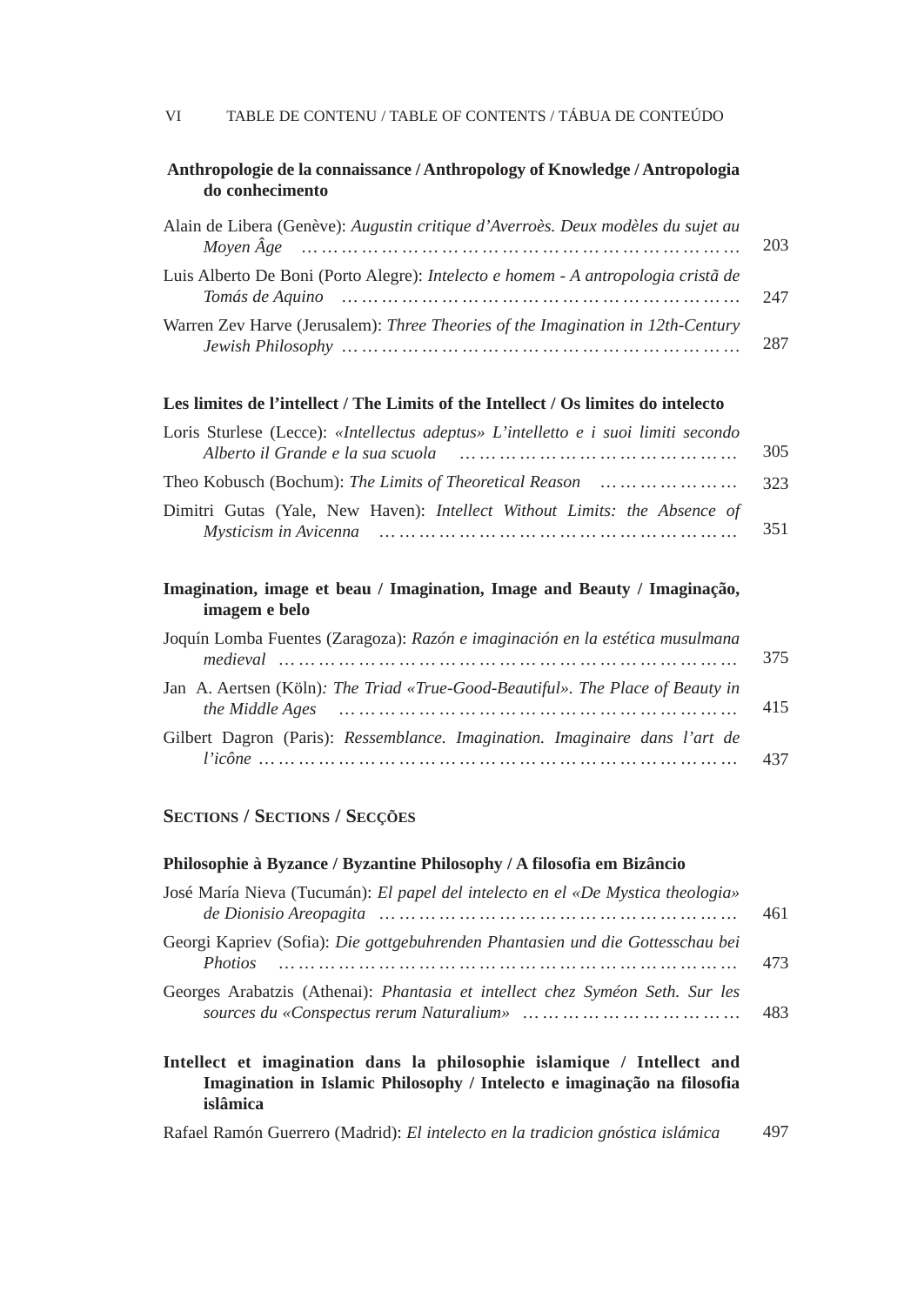| TABLE DE CONTENU / TABLE OF CONTENTS / TABUA DE CONTEUDO |  |
|----------------------------------------------------------|--|
|----------------------------------------------------------|--|

| Carla Di Martino (Padua - Paris): «Ma <sup>c</sup> ānī/ intentiones» et sensibilité par accident                                                    | 507 |
|-----------------------------------------------------------------------------------------------------------------------------------------------------|-----|
| Miguel Attie Filho (São Paulo): O intelecto no Kitāb al-nafs de Ibn Sina                                                                            | 523 |
| Robert E. Hall (Belfast): The «Wahm» in Ibn Sina's Psychology                                                                                       | 533 |
| Jules L. Janssens (Louvain-la-Neuve): The notions of «Wahib al-suwar» (Giver of<br>forms) et «Wāhib al-'aql» (Bestower of intelligence) in Ibn Sina | 551 |
| Carlos A. Segovia (Madrid): Del entendimiento al Ángel: en torno al lugar de la                                                                     | 563 |
| Frank Griffel (Yale, New Haven): The Introduction of Avicennian Psychology into<br>Muslim Theological Discourse: The Case of al-Ghazali (d. 1111)   | 571 |
| Josep Puig Montada (Madrid): Averroes, on the Cognitive Process                                                                                     | 583 |
| Mohamed Mesbahi (Rabat): Ibn 'Arabi. De l'interférence de deux systèmes<br>d'imagination: le système philosophique et le système gnostique          | 595 |

#### **Intellect dans la philosophie juive / Soul and Intellect in Jewish Philosophy / Alma e intelecto na filosofia judaica**

| Resianne Fontaine (Amsterdam): Aristotle's De anima in a Hebrew Encyclopedia:<br>The Case of the Midrash ha-Hokhmah                    | 605 |
|----------------------------------------------------------------------------------------------------------------------------------------|-----|
| Daniel J. Lasker (Beer-Sheva): <i>Imagination and Intellect in the Medieval Jewish</i>                                                 | 615 |
| Silvia Nagel (Pavia): Note al «Libro della correzione dei costumi» di Shelomoh ibn<br>Gabirol<br>                                      | 625 |
| Sara Klein-Braslavy (Tel-Aviv): Gersonide' Methods of Inquiry in the Discussion<br>on the Material Intellect in the «Wars of the Lord» | 641 |
| Julie Klein (Villanova): Gersonides's Approach to Emanation and Transcendence:                                                         | 653 |

## **Transmission et recoupement des traditions / Transmission and overlapings / Transmissão e sobreposição de tradições**

| Alfred L. Ivry (New York): Triangulating the Imagination: Avicenna, Maimonides<br>and Averroes | 667 |
|------------------------------------------------------------------------------------------------|-----|
| Steven Harvey (Ramat-Gan): The Place of the De anima in the Orderly Study of                   | 677 |
| Anna Ayse Akasoy (Frankfurt am Main): Die lateinischen Überzetzungen der                       | 689 |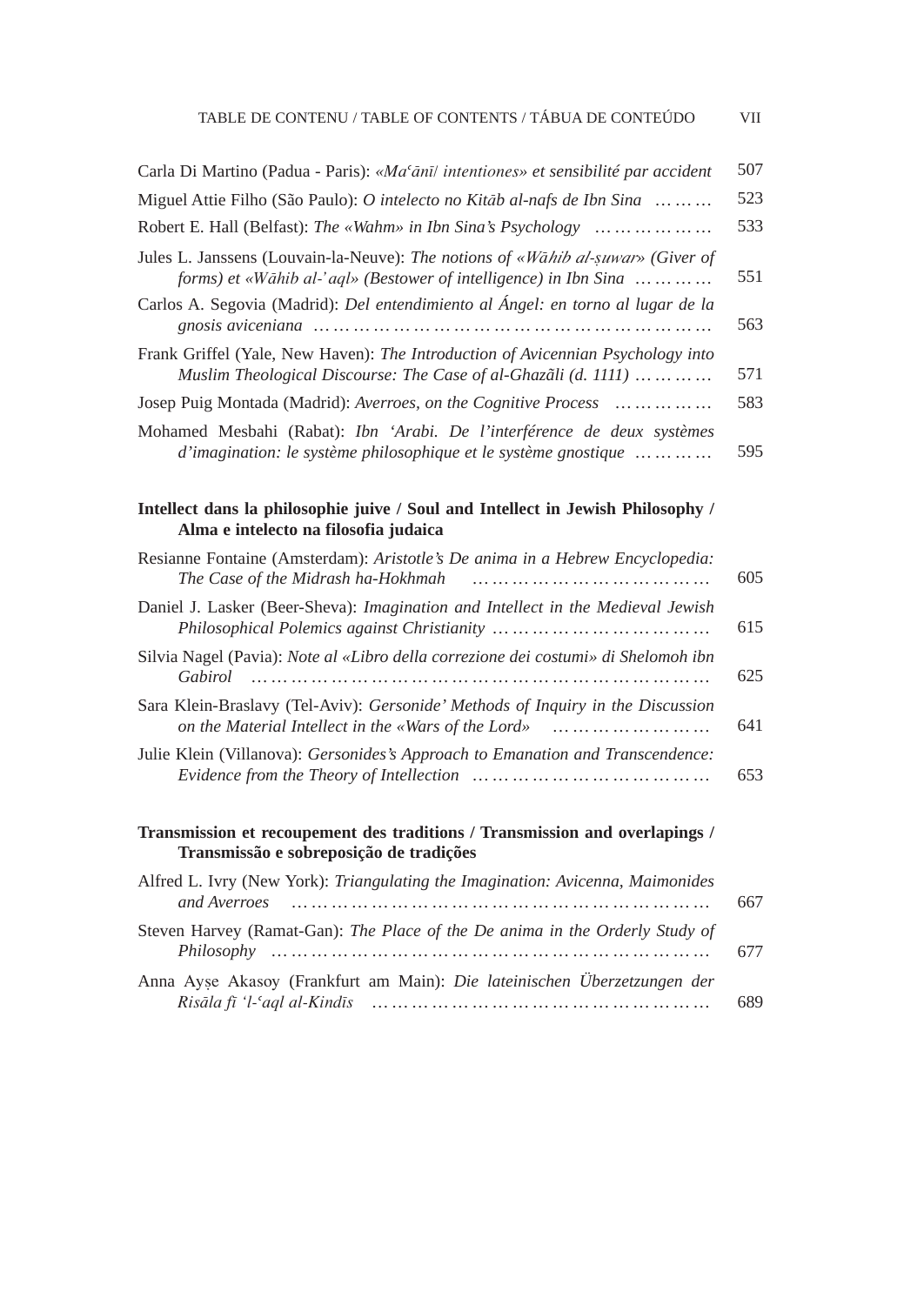## **VOLUME II**

## **Augustinus Hipponensis**

| Jean-Luc Solère (Louvain-la-Neuve): Des images sans imagination. (Le lexique de                                                                                                                  | 705 |
|--------------------------------------------------------------------------------------------------------------------------------------------------------------------------------------------------|-----|
| Marianne Djuth (Buffalo NY): Memory, Imagination of the Inner Self in Augustine's                                                                                                                | 717 |
| Olivier Boulnois (Paris): L'image parfaite. La structure augustino-porphyrienne                                                                                                                  | 731 |
| Maria Manuela Brito Martins (Porto): A teoria da «imaginatio» e da «phantasia»<br>augustiniana na tradição filosófica medieval augustiniana na tradição filosófica medieval augmento de contra m | 759 |
| Giovanna Ceresola (Genova): Il potere dell'immaginazione in S. Agostino<br>$\cdots$                                                                                                              | 775 |
| José Maria da Silva Rosa (Covilhã): A conversão da imaginação nas Confissões de<br>Santo Agostinho<br>and the continuum continuum continuum continuum continuum continuum continuum              | 783 |

## **Ioannes Scotus Eriugena**

| José M. Costa Macedo (Porto): Da ininteligibilidade do «intellectus» em Escoto                                                                    | 801 |
|---------------------------------------------------------------------------------------------------------------------------------------------------|-----|
| Christophe Erismann (Lausanne): <i>Dialectique, universaux et intellect chez Jean</i>                                                             | 827 |
| Stefano Perfetti (Pisa): «Movere sensum disciplinaliter». Zoomorphic Symbolism<br>and Theory of Knowledge in Eriugena, «Periphyseon» IV 751c-752c | 841 |

## **Anselmus Cantuariensis**

| Christian Brouwer (Bruxelles): <i>Imagination des corps et intellection de la raison</i> |     |
|------------------------------------------------------------------------------------------|-----|
|                                                                                          | 857 |
| Maria L. de Oliveira Xavier (Lisboa): O conhecimento de Deus: Anselmo e Gaunilo          | 867 |

#### **Petrus Abaelardus**

| Guy Hamelin (Brasília): La psychologie de la connaissance chez Pierre Abélard                                                                  | 883 |
|------------------------------------------------------------------------------------------------------------------------------------------------|-----|
| Kevin Guilfoy (Akron): Imagination and Cognition of Insensibles in Peter Abelard                                                               | 895 |
| Mathias Perkams (Jena): The Trinity and the Human Mind. Analogies in Augustine                                                                 | 903 |
| Constant Mews (Victoria): Faith as «existimatio rerum non apparentium»: Intellect,<br>Imagination and Faith in the Philosophy of Peter Abelard | 915 |
| Tetsuro Shimizu (Sendai): The Place of Intellectus in the Theory of Signification by                                                           | 927 |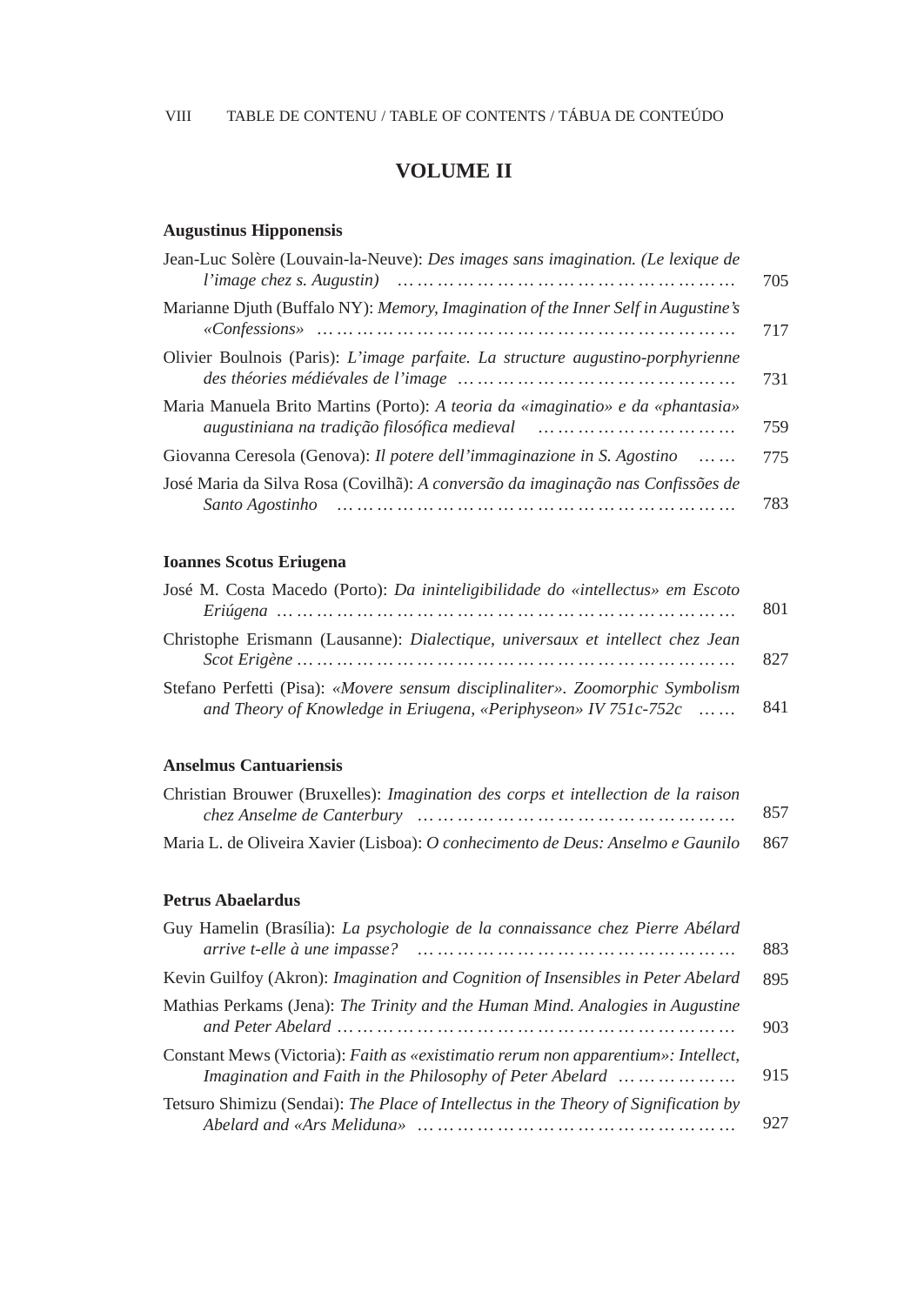| Intellect et connaissance au XII <sup>eme</sup> siècle / Intelect and Knowledge in the 12 <sup>th</sup><br>Century / Intelecto e conhecimento no século XII |      |
|-------------------------------------------------------------------------------------------------------------------------------------------------------------|------|
| Mathias Lutz-Bachmann (Frankfurt am Main): Die Vielhait des Wissens und das<br>neue Konzept von Wissenschaft. Zu den epistemologischen Voraussetzungen      | 943  |
| Alexander Fidora (Frankfurt am Main): Erkenntnistheoretische Grundlagen der<br>Wissenschaft bei Isaak von Stella: Auf der Suche nach der Metaphysik         | 955  |
| Andreas Niederberger (Frankfurt am Main): Theorie(n) der Erkenntnis und der                                                                                 | 967  |
| Michel Lemoine (Paris): Le statut du corps chez Guillaume de Saint-Thierry                                                                                  | 981  |
| Stanislaw Bafia (Krakow): Die «imaginatio» bei den Hauptvertretern der Schule<br>von Chartres im XII. Jahrhundert                                           | 993  |
| Irene Caiazzo (Paris): <i>Imagination et intellect chez les maîtres Salernitains</i>                                                                        | 1009 |
| Vera Rodrigues (Paris–Porto): «Imago rei», «imaginatio, ratio»: Elementos para a<br>compreensão da «physica» em Teodorico de Chartres                       | 1027 |
| Martín González Fernández (Santiago de Compostela): Los límites del<br>conocimiento: Juan de Salisbury y Francesco Petrarca                                 | 1039 |
| César Raña Dafonte (Santiago de Compostela): Conocimiento y verdad en Juan de                                                                               | 1053 |
| Jan G.J. Ter Reegen (Fortaleza): A Inteligência no «Liber de Causis»                                                                                        | 1063 |
| Steven Marrone (Medford): From Gundisalvus to Bonaventure: Intellect and<br>Intelligences in the Late Twelfth and Early Thirteenth Centuries                | 1071 |

### **Imagination et connaissance intellectuelle au XIIIème siècle/ Imagination and Intelectual Knowledge in the 13th Century / Imaginação e conhecimento intelectual no século XIII**

| Theodor W. Köhler (Salzburg): «Imaginatio/phantasia» bei Mensch und Tier.<br>Aspekte philosophischer Urteilsbildung nach veröffentlichten und |      |
|-----------------------------------------------------------------------------------------------------------------------------------------------|------|
| unveröffentlichten Quellen des 13. Jahrhunderts u. m. m. m. m. m. m. m.                                                                       | 1085 |
| Paola Bernardini (Firenze): <i>Intelletto agente e intelletto possibile in un dibattito alla</i>                                              | 1099 |
| José Francisco Meirinhos (Porto): De l'intellect à la theophilosia: la plus haute<br>réalisation de l'âme chez Petrus Hispanus Portugalensis  | 1113 |
| John F. Wippel (Washington): <i>Godfrey of Fontaines on Intelligible Species</i>                                                              | 1131 |
| Guy Guldentops (Leuven): <i>James of Douai's Theory of Knowledge     </i>                                                                     | 1143 |
| Esteve Jaulent (São Paulo): Ramon Llull: o conhecimento da verdade, uma                                                                       | 1155 |
| Reijo Työrinoja (Helsinki): Peter Aureoli: Theology as an Imaginary Science                                                                   | 1167 |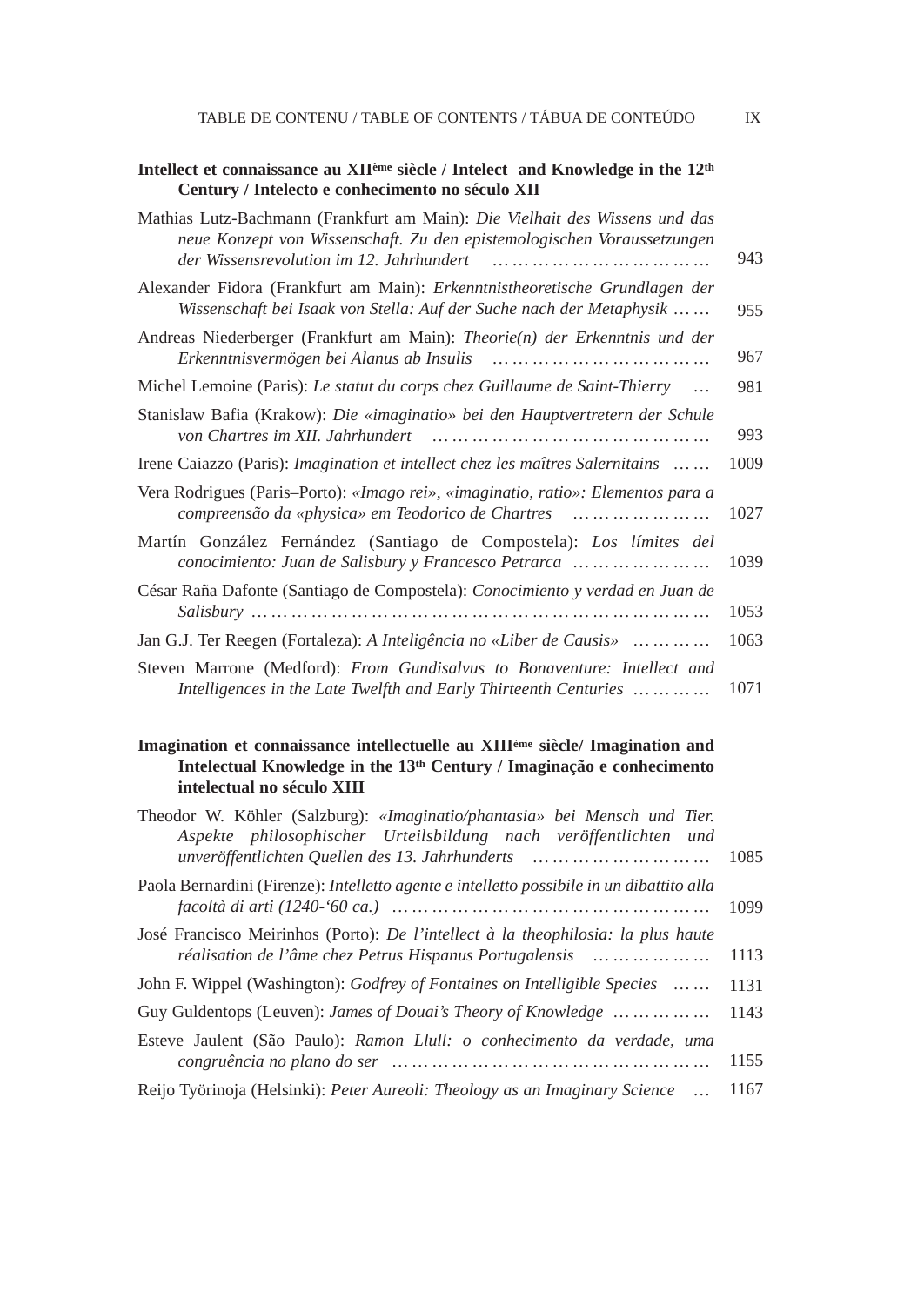## X TABLE DE CONTENU / TABLE OF CONTENTS / TÁBUA DE CONTEÚDO

| Jean-Baptiste Brenet (Marseille): Du phantasme à l'espèce intelligible: la ruine |      |
|----------------------------------------------------------------------------------|------|
| $d'Averro\`es par «l'averroïste» Jean de Jandun \dots  \dots  \dots  \dots  $    | 1179 |

## **Ioannes de Ruppela**

| Celina A. Lértora Mendoza (Buenos Aires): Las facultades del alma según Juan de<br>la Rochelle: un gozne en la antropología del s. XIII $\ldots \ldots \ldots \ldots \ldots \ldots$ | 1193 |
|-------------------------------------------------------------------------------------------------------------------------------------------------------------------------------------|------|
| Romana Martorelli Vico (Pisa): «Virtutes et potentiae»: il modello medico-<br>biologico nella antropologia filosofica di Jean de La Rochelle (m. m. m. m. 1205)                     |      |

## **Rogerus Bacon**

| Orsola Rignani (Parma): Internal and external senses in Roger Bacon     1219         |  |
|--------------------------------------------------------------------------------------|--|
| Jeremiah Hackett (Columbia): <i>Perception and Intellect in Roger Bacon and John</i> |  |
|                                                                                      |  |

## **Bonaventura de Balneoregio**

| Hisako Nagakura (Nagoya): Abstraction et illumination. Une théorie de la         |  |
|----------------------------------------------------------------------------------|--|
|                                                                                  |  |
| Josep Ignasi Saranyana (Pamplona): Conocimiento profético y futuros contingentes |  |
|                                                                                  |  |

#### **Ricardus Fishacre**

| R. James Long (Fairfield): Interiority and Self-Knowledge According to Richard |  |
|--------------------------------------------------------------------------------|--|
|                                                                                |  |
| Alexander Eichinger (Lausanne): Optics and the Knowledge of Christ in Richard  |  |
|                                                                                |  |

## **VOLUME III**

## **Albertus Magnus**

| Martin J. Tracey (Lisle IL): Revisiting Albert the Great's Abhorrence for Latin                                                                              |  |
|--------------------------------------------------------------------------------------------------------------------------------------------------------------|--|
| Jörn Müller (Bonn): «Agere contra conscientiam». The Relationship Between<br>Weakness of the Will and Conscience in Albert the Great and many manuscall 1303 |  |
| Henryk Anzulewicz (Bonn): Zur Entwicklung und Stellung der Intellekttheorie im                                                                               |  |
| Maria Burger (Bonn): Albertus Magnus: Möglichkeiten theologischer                                                                                            |  |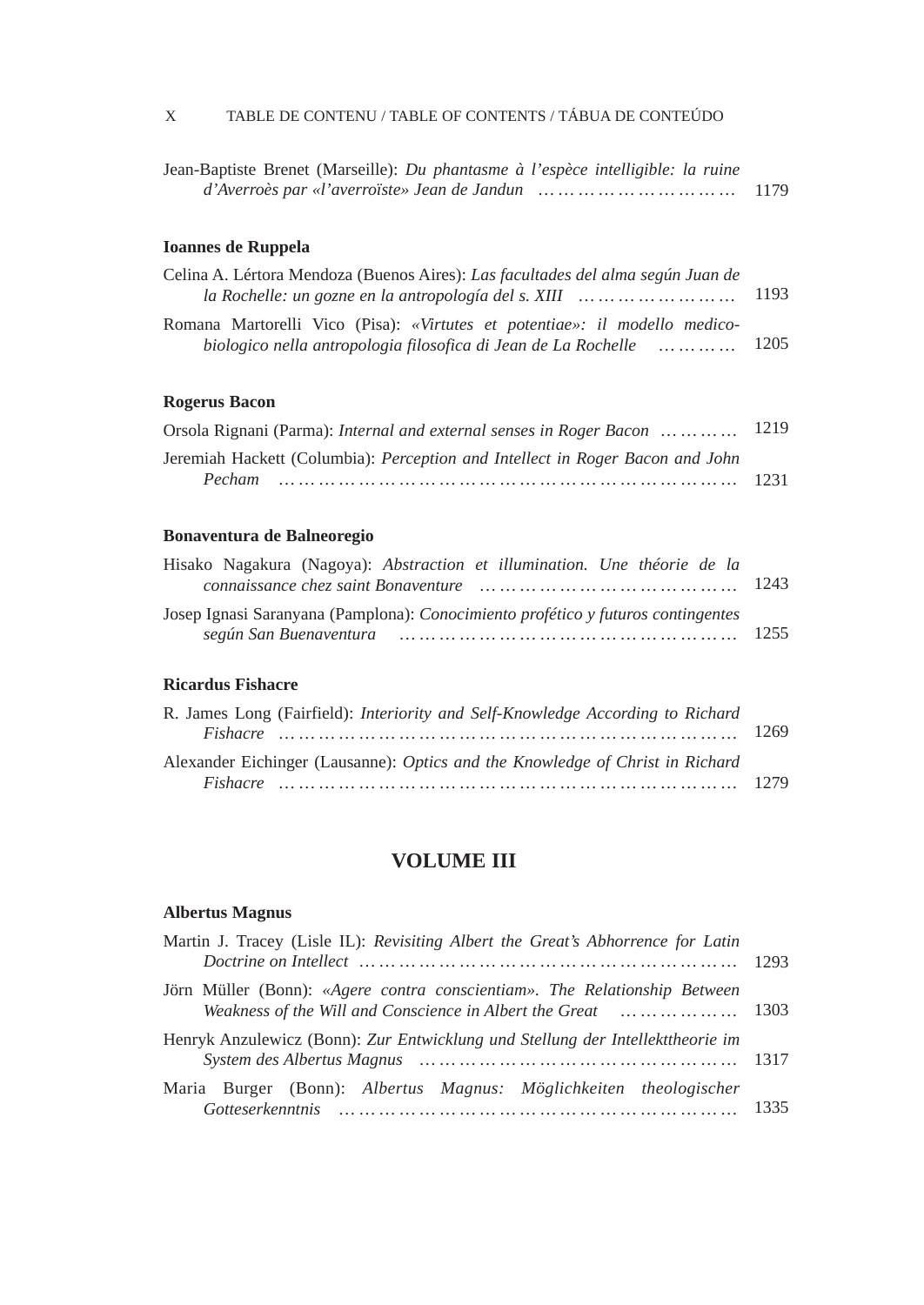## **Thomas de Aquino**

| Jörg Tellkamp (Bogotá): The «sensibilia per accidens» According to Thomas                                                                      |      |
|------------------------------------------------------------------------------------------------------------------------------------------------|------|
| Alessandro Ghisalberti (Milano): La dottrina peripatetica dell'intellecto nel «De                                                              | 1363 |
| Eleonore Stump (Saint Louis): <i>Forms and Bodies: the Soul      </i> 1379                                                                     |      |
| Juan Fernando Selles (Pamplona): La crítica Tomista a la interpretación griega y                                                               |      |
| Cruz González Ayesta (Pamplona): El intelecto agente en Santo Tomás: «lumen» y                                                                 |      |
| Patricia Moya Cañas (Santiago de Chile): Intelecto e imaginación en Tomás de<br>Aquino: La imaginación al servicio del intelecto          1417 |      |
| Harm Goris (Utrecht): A Reinterpretation of Aquinas' Correspondence Definition of                                                              |      |

## **Petrus de Alvernia**

| Cesare Alberto Musatti (Roma): Celestial Movers and Animation of the Heavens in        |      |
|----------------------------------------------------------------------------------------|------|
| one Commentary on Aristotle's «De caelo» Ascribed to Peter of Auvergne                 | 1447 |
| Griet Galle (Leuven): Peter of Auvergne Discussion Concerning the Animation of         | 1463 |
| Pieter De Leemans (Leuven): <i>Peter of Auvergn on the Question «utrum intellectus</i> |      |

## **Ioannes Duns Scotus**

| Timothy B. Noone (Washington D.C.): Scotus on Intellect, Intelligible Species, and<br>Imagination and Scotu's «Quaestiones super libros De Anima»: A |  |
|------------------------------------------------------------------------------------------------------------------------------------------------------|--|
| Comparison with is Oxford Theological Commentaries        1493                                                                                       |  |
| Antonio Pérez-Estévez (Maracaibo): <i>Entendimiento y universalidad en Duns</i>                                                                      |  |
| Luca Parisoli (Paris): Volontarisme normatif et liberté subjective chez Jean Duns                                                                    |  |
|                                                                                                                                                      |  |

## **Guillelmus de Ockham**

| Vesa Hirvonen (Helsinki): William Ockham on Powers of the Souls      1539 |  |
|---------------------------------------------------------------------------|--|
| Hans Kraml (Innsbruck): Why did Ockham reject Species?        1547        |  |

## **Eckhardus de Hoheim**

|  | Ignacio Verdú Berganza (Madrid): <i>Intelecto y Divinización en el Maestro Eckhart</i> 1557 |  |  |  |
|--|---------------------------------------------------------------------------------------------|--|--|--|
|--|---------------------------------------------------------------------------------------------|--|--|--|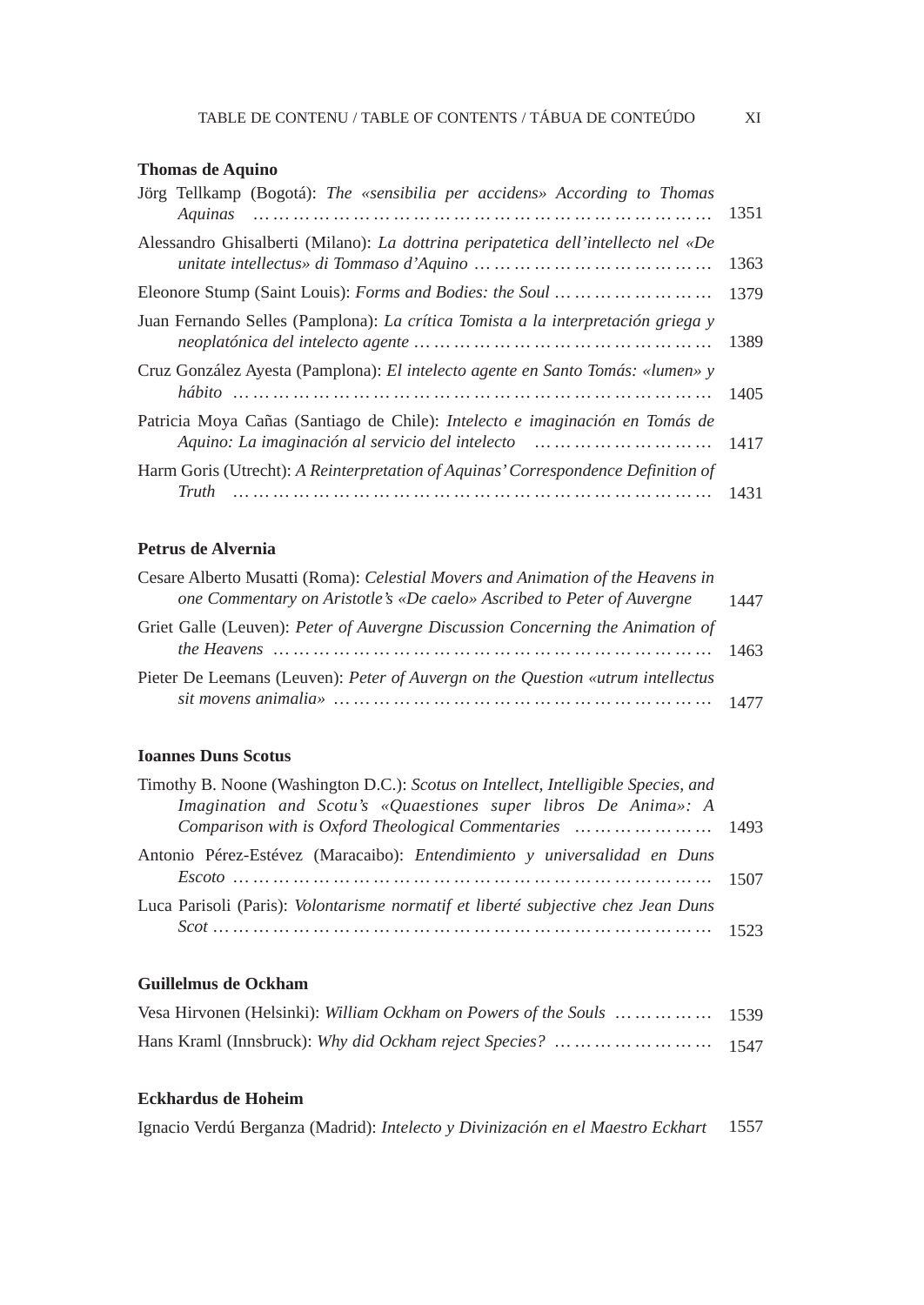|                             | Nadia Bray (Lecce): L'Opus Ior di Giordano di Quedlinburg come documento delle |      |
|-----------------------------|--------------------------------------------------------------------------------|------|
| discussioni posteckhartiane |                                                                                | 1575 |

### **Franciscus de Marchia**

| Chris Schabel (Nicosia): Francis of Marchia on Divine Ideas        1589                    |      |
|--------------------------------------------------------------------------------------------|------|
| Tiziana Suarez-Nani (Fribourg): <i>Discursivité ou saisie intuitive? La modalité de la</i> | 1601 |
| William Duba (Iowa): <i>Francis of Marchia on Christ's Cognition of the Word</i>           | 1613 |
| Roberto Lambertini (Macerata): Natural Law, Religious Poverty and Ecclesiology             |      |

### **Nicolaus Cusanus**

| João Maria André (Coimbra): A metáfora do «muro do paraíso» e a cartografia do                                                                                                        | 1639 |
|---------------------------------------------------------------------------------------------------------------------------------------------------------------------------------------|------|
| Jean-Michel Counet (Louvain-la-Neuve): Intellect, imagination et connaissance de<br>soi chez Nicolas de Cues<br>                                                                      | 1651 |
| Gerhard Krieger (Trier): «Conceptus absolutus» – Zu einer parallele zwischen<br>Wilhelm von Ockham, Johannes Buridan und Nicolaus Cusanus                                             | 1661 |
| Jorge Mário Machetta (Buenos Aires): Intelecto contemplativo en la fórmula cusana<br>«sis tu tuus et ego ero tuus»<br>                                                                | 1679 |
| Martin Thurner (München): <i>Imagination als Kreativität nach Nicolaus Cusanus</i>                                                                                                    | 1695 |
| Iris Wikström (Åbo): From Word to Action: the Notion of the Ineffable in «De<br>Coniecturis» of Nicholas of Cusa                                                                      | 1709 |
| Kazuhiko Yamaki (Tokyo): Funktion und Tragweite der imaginatio bei Cusanus -<br>ein konkretes Beispiel                                                                                | 1723 |
| Grammaire, dialectique et les concepts / Grammar, Logic and the Concepts /<br>Gramática, dialéctica e os conceitos                                                                    |      |
| John Demetracopoulos (Patras): Alcuin and the Realm of Application of Aristotle's<br>Categories<br>and the continuum component of the continuum component components of the continuum | 1733 |
| Egbert Peter Bos (Leiden): An Anonymous Commentary on the Second Part of<br>Alexander de Villa Dei's «Doctrinale» (circa 1400)                                                        | 1743 |
| Joël Biard (Tours): Signe, image et représentation chez Pierre d'Ailly                                                                                                                | 1757 |

### **Nature, intellect et connaissance / Nature, Intellect and Knowledge / Natureza, intelecto e conhecimento**

Valeria Sorge (Napoli): *Sensi interni e sensi esterni in Taddeo da Parma … … …* 1771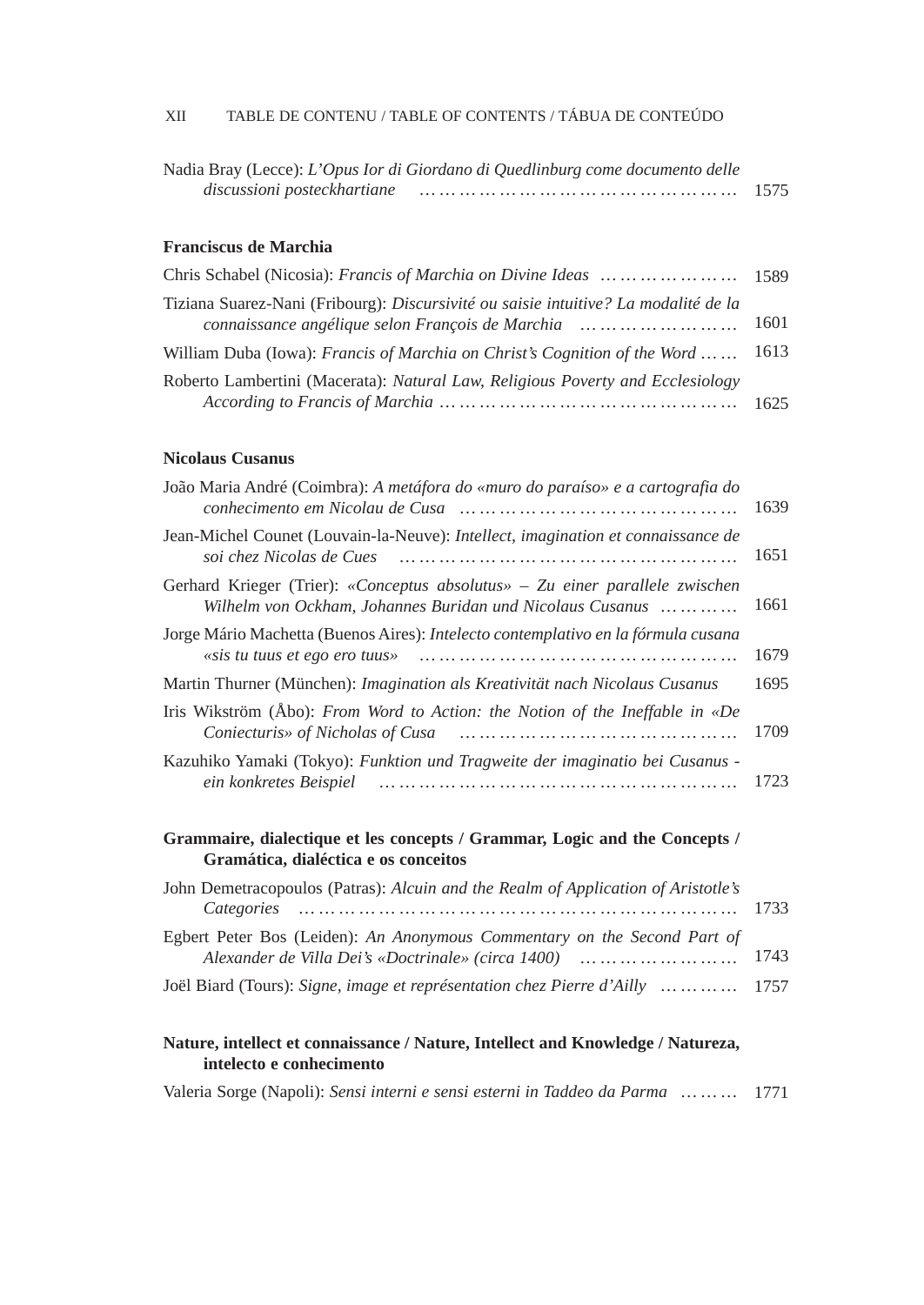| Graziella Federici Vescovini (Firenze): Pietro d'Abano e Taddeo da Parma                                                                            | 1783 |
|-----------------------------------------------------------------------------------------------------------------------------------------------------|------|
| Jack Zupko (Atlanta): <i>Natural Philosophers on the Nature of the Intellect</i>                                                                    | 1797 |
| Chiara Crisciani (Pavia): Experience and Sense Perception in Alchemical                                                                             | 1813 |
| Thomas Dewender (Bochum): <i>Imaginary Experiments (procedere secundum</i><br>imaginationem) in Later Medieval Natural Philosophy                   | 1823 |
| Guido Alliney (Trieste): Instants of Change and «signa naturae»: New                                                                                | 1835 |
| Eternité de l'âme et expérience mystique / Eternity of the Soul and Mystical<br>Experience / Eternidade da alma e experiência mística               |      |
| Ralf Stammberger (Frankfurt am Main): Die Lehre von der pralapsarischen<br>Erkenntnis der Engel bei Hugo von Sankt Viktor, Petrus Lombardus und der | 1853 |
| Barbara Faes de Mottoni (Milano): Aspetti della dottrina del «raptus» nel secolo<br>XII: Bernardo di Chiaravalle e Roberto di Melun                 | 1863 |
| Christian Trottmann (Tours): Intellect et images dans «La vision de Dieu aux                                                                        | 1875 |
| John D. Jones (Milwaukee): <i>Mystical Union and Beatific Vision     </i>                                                                           | 1887 |
| Pensée politique et éthique / Political Thinking and Ethics / Pensamento<br>político e ética                                                        |      |

| Francisco Bertelloni (Buenos Aires): Cuatro modelos de resolución ético-          |        |
|-----------------------------------------------------------------------------------|--------|
|                                                                                   | 1901   |
| Floriano Jonas Cesar (Osasco): Marsilius of Padua: Intellect, Appetite and Action | - 1915 |

## **Francisco Suarez**

| Rolf Ruediger Darge (Köln): Kognitive und ontologische Wahrheit bei Suarez    | 1929 |
|-------------------------------------------------------------------------------|------|
| Giannina Burlando (Santiago de Chile): Suarez's Intrinsic Representationalism | 1941 |

## **Indices**

| Index Nominum Antiquorum et Mediaevalium          1963 |  |
|--------------------------------------------------------|--|
|                                                        |  |
|                                                        |  |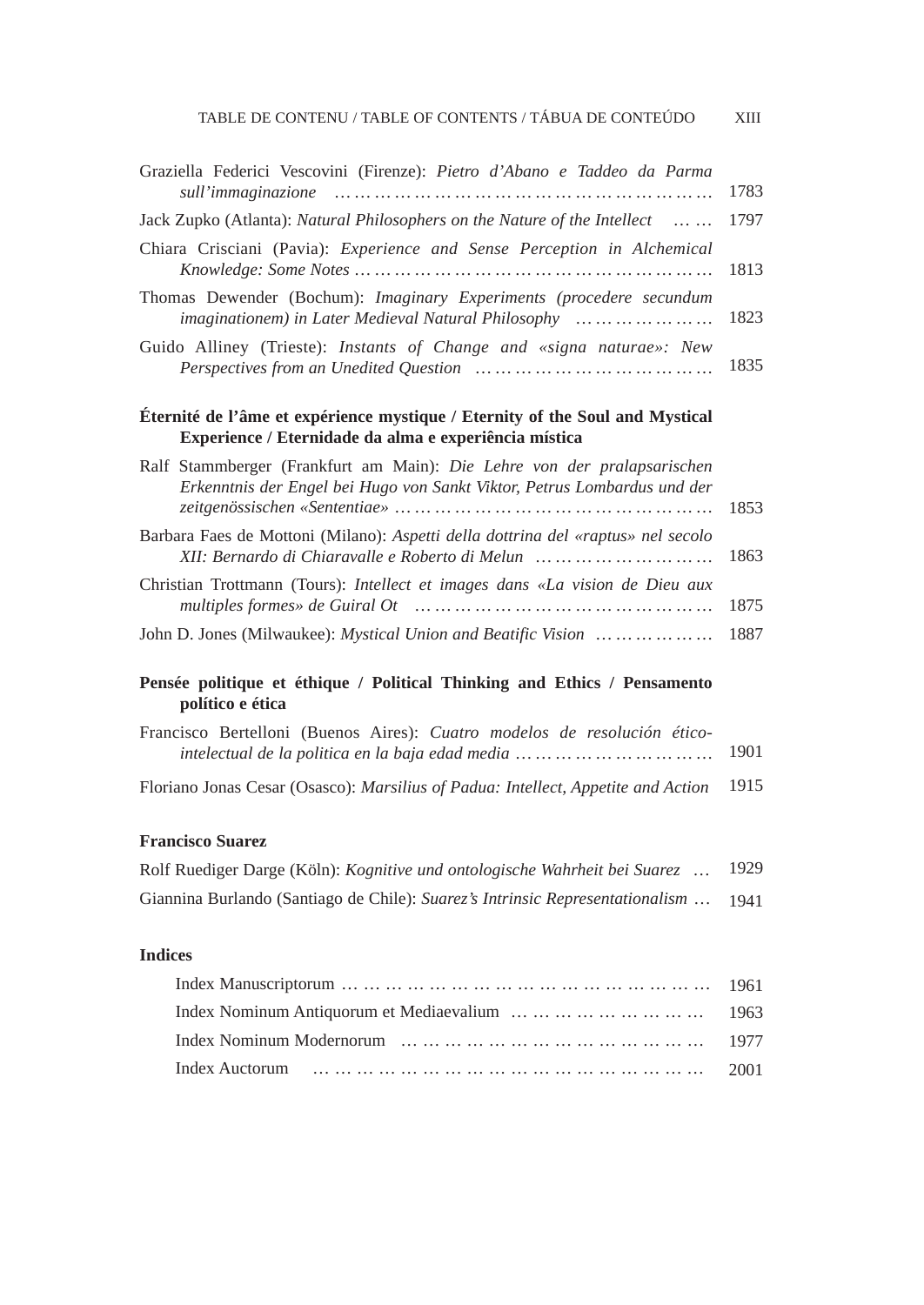#### **VOLUME IV**

Le vol. IV des Actes est publié dans / The 4th vol. of the Proceedings is published in / O vol. IV das Actas está publicado em:

*Mediaevalia. Textos e estudos*, 23 (2004); ISBN 0872-0991

### **Perspectives de la Patristique / Patristic Perspectives / Perspectivas da Patrística**

Marcia L. Colish (Guilford): *Imagining the New, Re-imagining the Old: Ethics for the Common Man in the Patriarch Treatises of Ambrose of Milan* … … …

1

## **Langage, signes et signification / Language, Signs and Signification / Linguagem signos e significação**

| Helmut Kohlenberger (Freilassing): Aspekte der Rationalisierung im 11.                                                                     |    |
|--------------------------------------------------------------------------------------------------------------------------------------------|----|
|                                                                                                                                            | 15 |
| Scott Randall Paine (Brasília): The Seven signa: Implications of a Medieval Notion                                                         | 29 |
| Christoph Kann (Düsseldorf): Synkategoremata bei William of Sherwood                                                                       | 41 |
| Krystyna Krauze-Błachowicz (Warsaw): Modi significandi <i>in Johannes</i>                                                                  |    |
| Glogoviensis' grammar $\cdots$ $\cdots$ $\cdots$ $\cdots$ $\cdots$ $\cdots$ $\cdots$ $\cdots$ $\cdots$ $\cdots$ $\cdots$ $\cdots$ $\cdots$ | 53 |

#### **Observer et imaginer la nature / Observing and Imagining Nature / Observar e imaginar a natureza**

| Elguja Khintibidze(Tbilisi): Aristotelian definition of soul in Rustavel's Poem $(12th$ |    |
|-----------------------------------------------------------------------------------------|----|
|                                                                                         | 65 |
| Paulo Faitanin (Niterói): <i>Embriologia Tomista: criação e individuação da alma</i>    |    |
|                                                                                         | 69 |
| Marek Gensler (Lodzkiego): Walter Burley on the influence of planet                     | 81 |
| Paolo Edoardo Fornaciari (Livorno): La «Vera Astrologia» nelle Conclusiones di          |    |
|                                                                                         | 89 |

#### **Volonté et liberté / Will and Freedom / Vontade e liberdade**

| Andrew B. Schoedinger (Boise): Anselm of Canterbury on Grace and Free Choice      | 105 |
|-----------------------------------------------------------------------------------|-----|
| Brigitte Saouma (Montrouge): Volonté humaine et volonté divine chez Bernard de    | 111 |
| Taina M. Holopainen (Helsinki): Formally and Equivalently Imperative Acts of Will | 121 |
| Agustí Boadas (Barcelona): <i>La libertad en la Escuela de Oxford</i>             | 133 |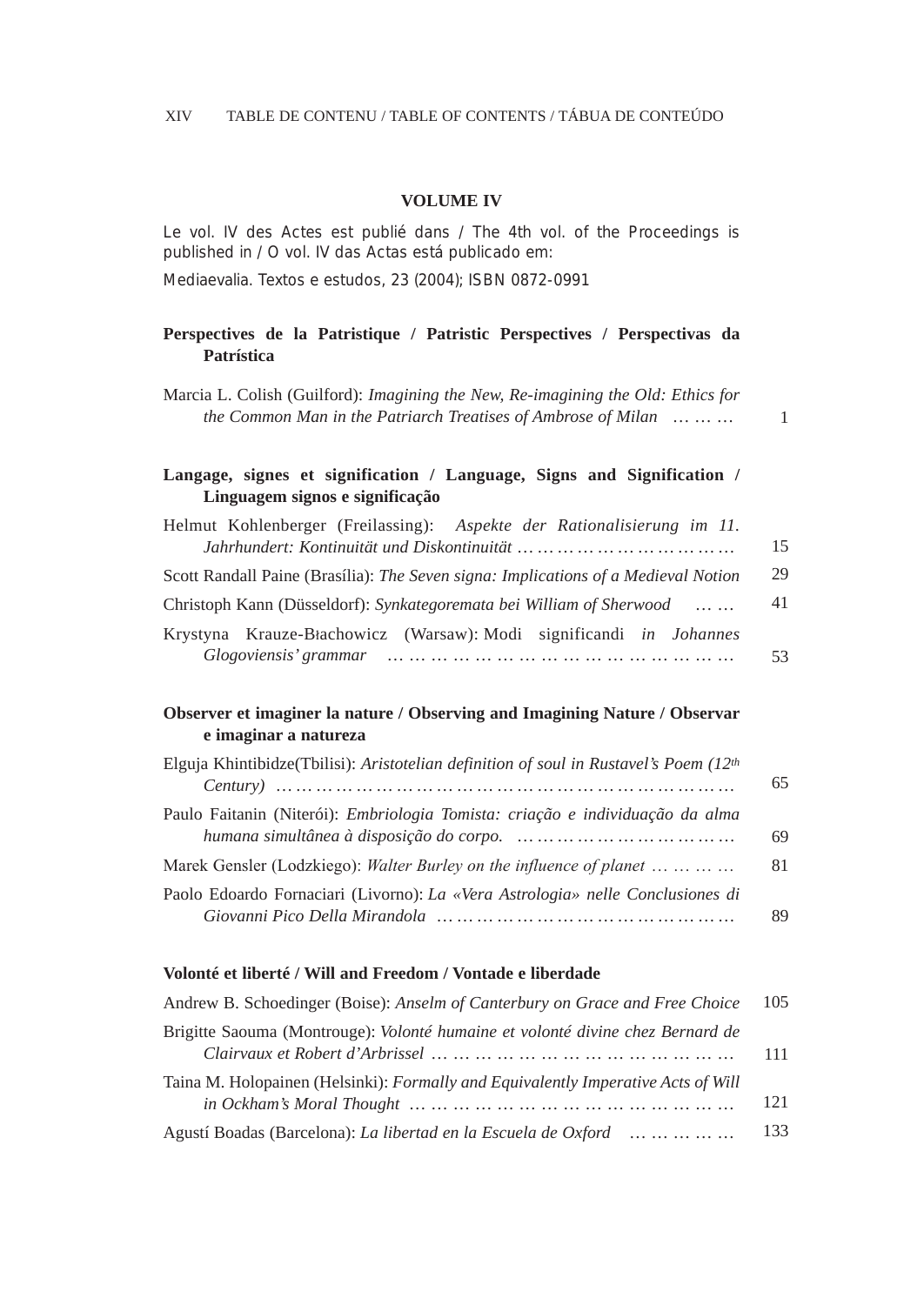| TABLE DE CONTENU / TABLE OF CONTENTS / TÁBUA DE CONTEÚDO                                                                                           | XV. |
|----------------------------------------------------------------------------------------------------------------------------------------------------|-----|
| M <sup>a</sup> Socorro Fernández-García (Burgos): Probabilismo, providencia y libertad en el<br>De Fato de Cicerón y su recepción en Lorenzo Valla | 145 |
| Éthique et politique / Ethics and Politics / Ética e política                                                                                      |     |
| Pedro Roche Arnas (Madrid): La plenitudo potestatis en el De ecclesiastica                                                                         | 159 |
| Girard J. Etzkorn (Tennessee): Marcus of Orvieto's Liber de Moralitatibus                                                                          | 171 |
| José María Soto Rábanos (Madrid): Ideario político religioso de Nicolás de Cusa                                                                    | 177 |
| Jorge M. Ayala (Zaragoza): El ingenio como razón moral                                                                                             | 193 |
| Maria de Lourdes Sirgado Ganho (Lisboa): A Problemática Ética na Filosofia                                                                         | 203 |
| Esse, vérité, Dieu et le moi / Esse, Truth, God and the Self / Esse, verdade, Deus<br>e o eu                                                       |     |
| Agnieszka Kijewska (Lublin): The True and the False 'I' in Boethius' De                                                                            | 217 |
| Silvana Filippi (Rosario): Sobre la noción de veritas como adaequatio. Dificultades<br>contemporáneas para la comprensión del pensamiento medieval | 227 |
| Ricardo Oscar Díez (Buenos Aires): El argumento anselmiano                                                                                         | 239 |
| Carlos Arthur R. do Nascimento (Campinas): Metafísica negativa em Tomás de<br>Aquino                                                               | 249 |
| Gerhard Leibold (Innsbruck): Zur Debatte über die Finalkausalität bei Ockham                                                                       | 259 |
| Lawrence Moonan (Argyll): Posse de potentia ordinata/ absoluta dei: a                                                                              | 267 |
| Anton Gavric (Fribourg): Le modus et les transcendantaux dans le traité De modis                                                                   | 277 |
| Pedro Miguel Gonçalo Parcerias (Porto): João de Ripa e o conceito enquanto                                                                         | 293 |
| José Luis Cantón Alonso (Córdoba): Sobre la noción de filiatio Dei en Nicolás de<br>Cusa<br>                                                       | 305 |
| Théologie de l'histoire et eschatologie / Theology of History and Eschatology /<br>Teologia da História e escatologia                              |     |
| Ivan Biliarsky (Sofia): La théologie d'histoire et l'image de soi (Un exemple de la<br>Bulgarie médiévale)                                         | 319 |
| John Dudley (Columbia): Happiness, human nature and teleology in ancient and                                                                       | 335 |
|                                                                                                                                                    |     |